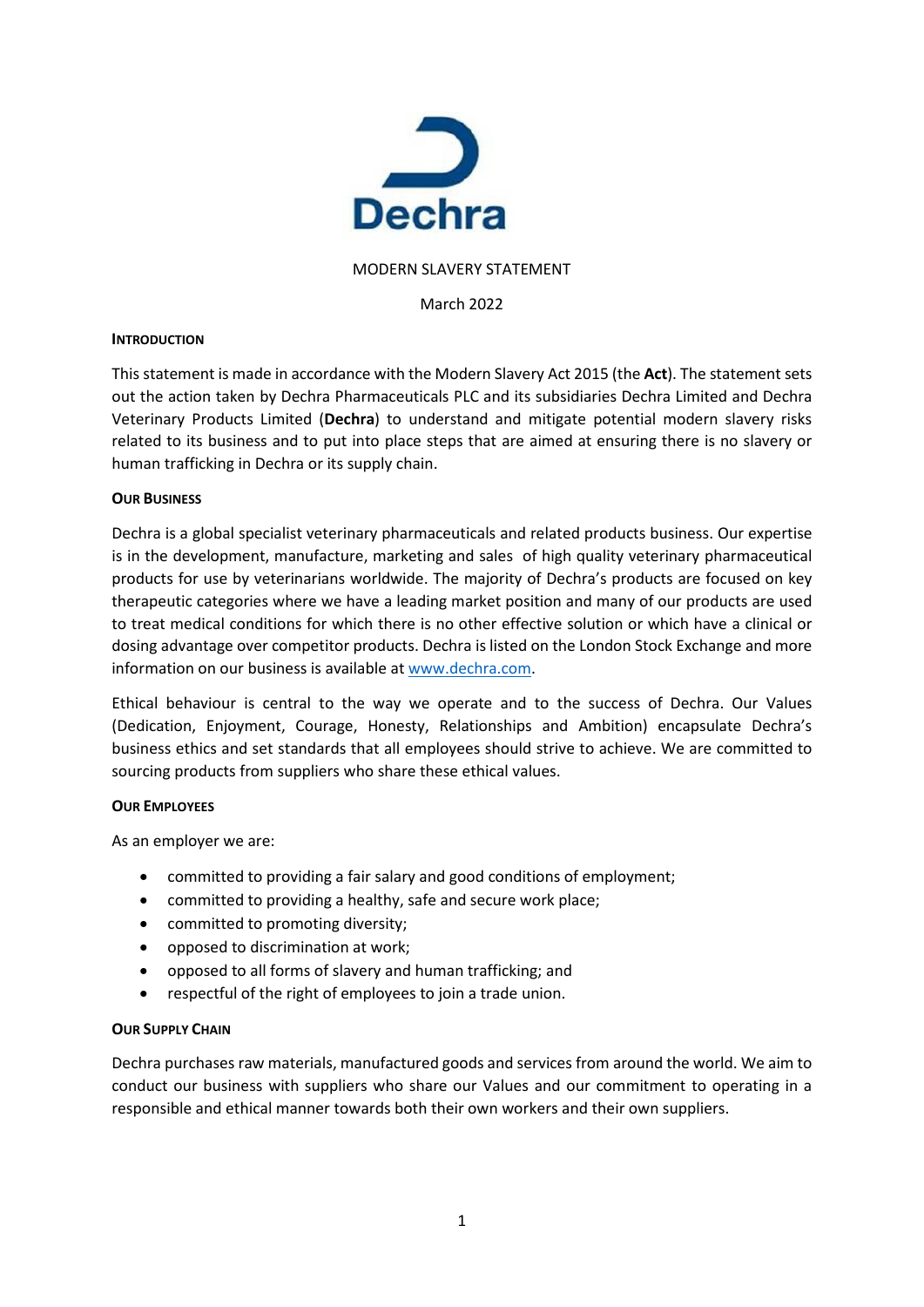All of Dechra's supply chain partners and suppliers are required to comply with Good Manufacturing Practice (GMP) and Good Distribution Practice (GDP) requirements. This GMP and GDP standard of operation is underpinned by regular inspections undertaken by national regulators.

# **OUR POLICIES AND PROCEDURES ON SLAVERY AND HUMAN TRAFFICKING**

The Dechra Annual Report, the Dechra Code of Conduct, the Dechra Human Rights Policy and the Dechra Values set out the Group's commitment to acting ethically and with integrity towards our employees and in all our business relationships. Dechra is opposed to slavery and human trafficking in any part of our business or our supply chain. We are committed to having adequate procedures in place to identify and prevent these practices. We believe the risk of modern slavery in our directly employed workforce is low due to the nature of our industry, many employees being largely educated or skilled or undertaking work in controlled environments where there are established policies and processes.

As the exposure to the risk of modern slavery increases when we engage with third parties we launched Dechra's Third Party Code of Conduct in 2017. We aim to work with third parties that work to the ethical and business standards expected by Dechra. In keeping with Dechra's commitments to act with integrity in all its business dealings, Dechra's Third Party Code of Conduct includes a commitment to upholding and respecting human rights both within our business and in that of our third parties. It states Dechra's position on modern slavery, child labour, non-discrimination, fair treatment, wages, benefits and working hours. Third parties are expected to adhere to the principles contained in the Third Party Code of Conduct.

Our Code of Conduct provides important internal guidelines for interactions with customers, suppliers and one another in line with our purpose and Values. The Dechra Human Rights Policy sets out our commitment to conduct business with respect for human rights. It specifically prohibits the use of modern slavery, child labour, forced labour or human trafficking in our business.

The Dechra Values are integrated into the Code of Conduct and are central to every decision we make. The Dechra How to Raise a Concern Procedure encourages employees to raise concerns, including any breaches of Dechra Values, policies or the laws of the countries in which we operate.

# **RISK AND DUE DILIGENCE PROCESSES**

The following is the process by which Dechra has assessed whether particular activities or countries where it operates represent a risk in relation to slavery or human trafficking:

- We have a supply chain risk assessment in process within Dechra (including newly acquired products). Any identified high risk suppliers (identified using key information such as supplier type, supplier services/products, spend and geographical location) are subject to further due diligence and asked to confirm that they will adhere to the Dechra Third Party Code of Conduct. This will be refreshed for high risk third parties on a regular basis;
- Dechra has developed and rolled out online training for high risk third party suppliers to deliver further understanding of the behaviours and compliance expected from Dechra's third party suppliers;
- Dechra has continued to roll out relevant compliance clauses in its commercial contracts with third party suppliers. Such clauses request suppliers adhere to the Dechra Third Party Code of Conduct or have their own suitable code of conduct (which we review to check that their code is sufficient).